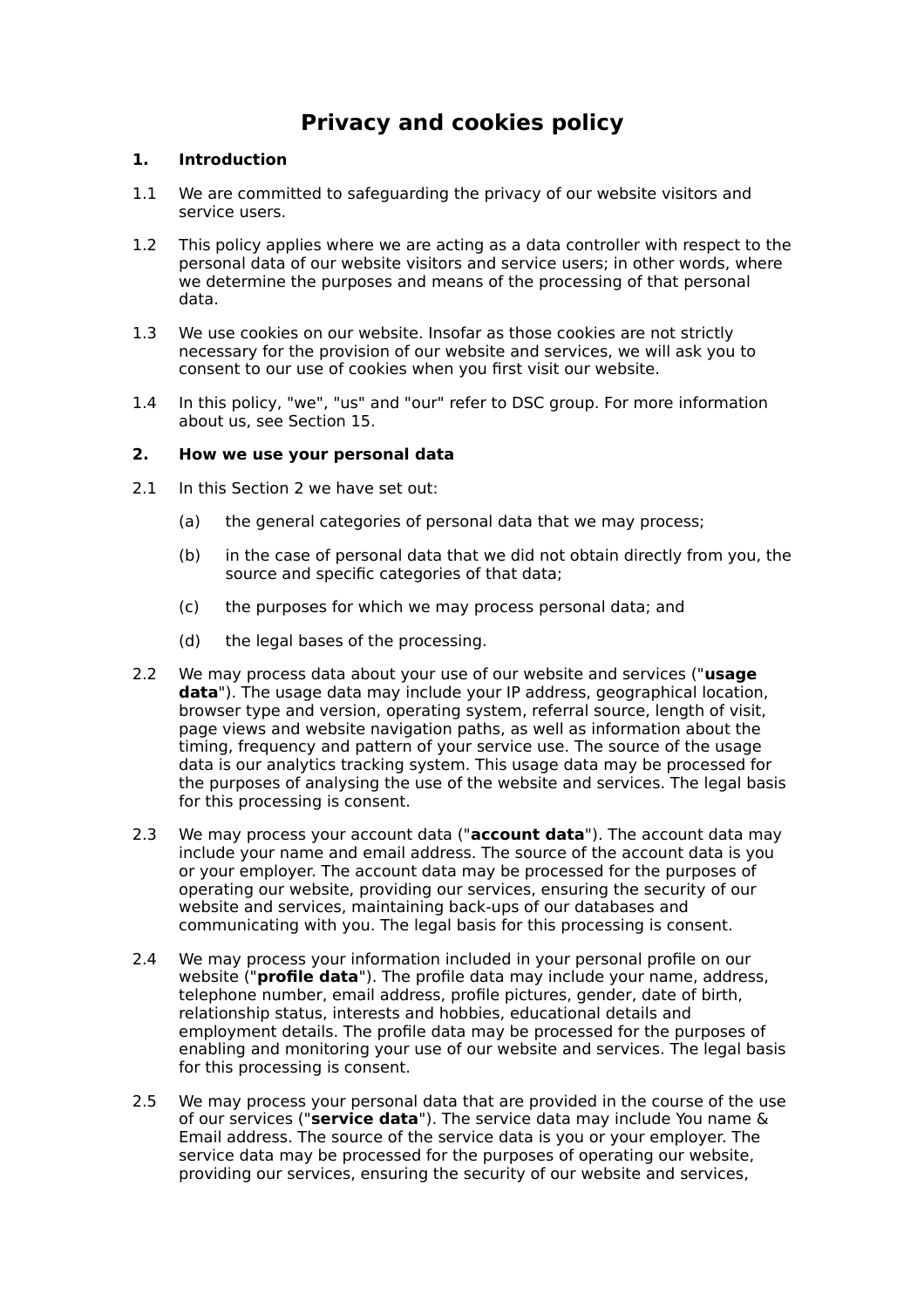maintaining back-ups of our databases and communicating with you. The legal basis for this processing is consent.

- 2.6 We may process information that you post for publication on our website or through our services ("**publication data**"). The publication data may be processed for the purposes of enabling such publication and administering our website and services. The legal basis for this processing is consent.
- 2.7 We may process information contained in any enquiry you submit to us regarding goods and/or services ("**enquiry data**"). The enquiry data may be processed for the purposes of offering, marketing and selling relevant goods and/or services to you. The legal basis for this processing is consent.
- 2.8 We may process information that you provide to us for the purpose of subscribing to our email notifications and/or newsletters ("**notification data**"). The notification data may be processed for the purposes of sending you the relevant notifications and/or newsletters. The legal basis for this processing is consent.
- 2.9 In addition to the specific purposes for which we may process your personal data set out in this Section 2, we may also process any of your personal data where such processing is necessary for compliance with a legal obligation to which we are subject, or in order to protect your vital interests or the vital interests of another natural person.
- 2.10 Please do not supply any other person's personal data to us, unless we prompt you to do so.

## **3. Providing your personal data to others**

- 3.1 We may disclose your personal data to any member of our group of companies (this means our subsidiaries, our ultimate holding company and all its subsidiaries) insofar as reasonably necessary for the purposes, and on the legal bases, set out in this policy. Information about our group of companies can be found at [https://www.dscgroup.london/.](https://www.dscgroup.london/)
- 3.2 In addition to the specific disclosures of personal data set out in this Section 3, we may disclose your personal data where such disclosure is necessary for compliance with a legal obligation to which we are subject, or in order to protect your vital interests or the vital interests of another natural person.

## **4. Retaining and deleting personal data**

- 4.1 This Section 4 sets out our data retention policies and procedure, which are designed to help ensure that we comply with our legal obligations in relation to the retention and deletion of personal data.
- 4.2 Personal data that we process for any purpose or purposes shall not be kept for longer than is necessary for that purpose or those purposes.
- 4.3 We will retain your personal data as follows:
	- (a) personal data will be retained for a minimum period of 2 years following subscription, and for a maximum period of 5 years following subscription.
- 4.4 In some cases it is not possible for us to specify in advance the periods for which your personal data will be retained. In such cases, we will determine the period of retention based on the following criteria:
	- (a) the period of retention of personal data will be determined based on [specify criteria].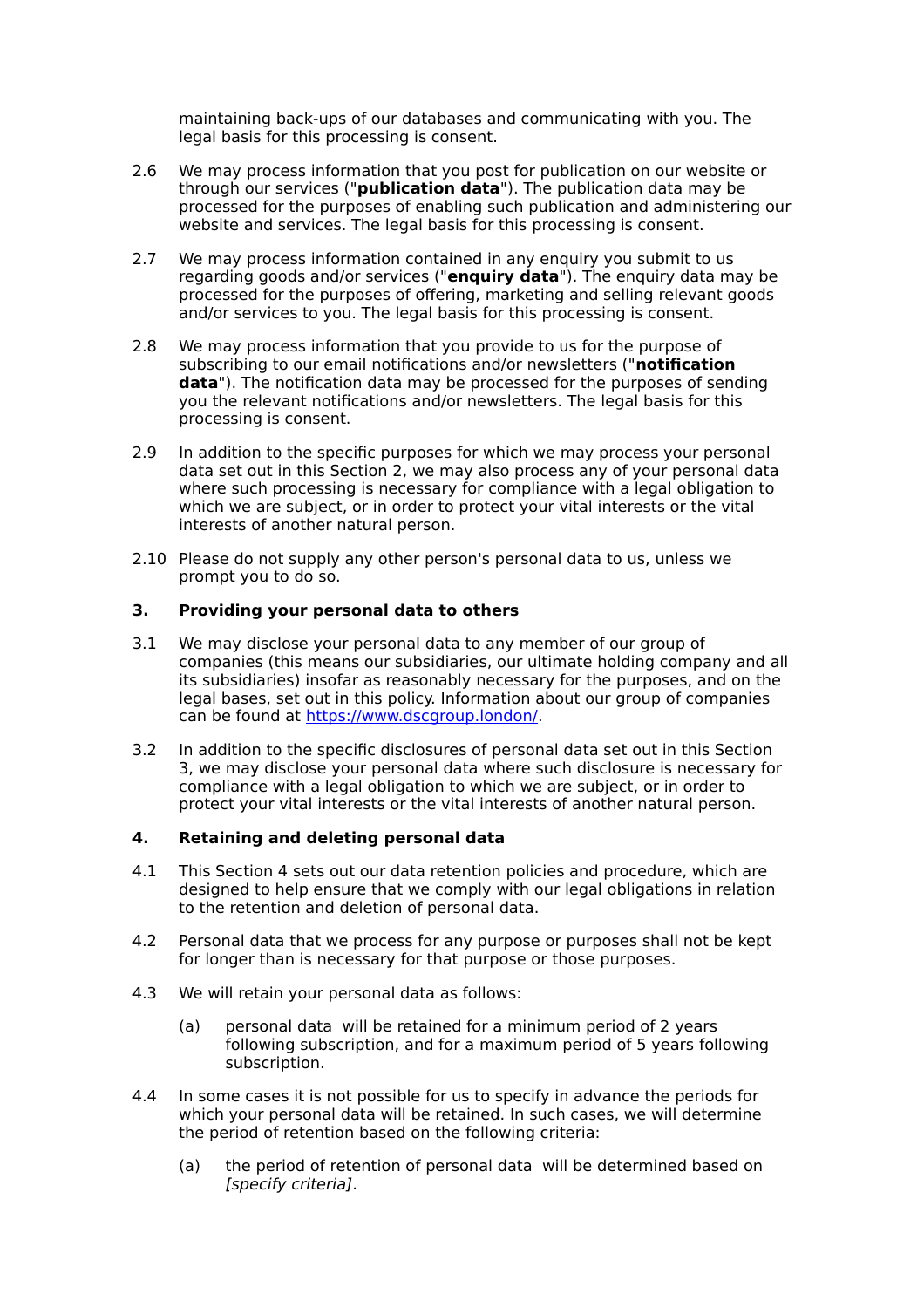4.5 Notwithstanding the other provisions of this Section 4, we may retain your personal data where such retention is necessary for compliance with a legal obligation to which we are subject, or in order to protect your vital interests or the vital interests of another natural person.

## **5. Security of personal data**

- 5.1 We will take appropriate technical and organisational precautions to secure your personal data and to prevent the loss, misuse or alteration of your personal data.
- 5.2 We will store all your personal data on secure servers, personal computers and mobile devices, and in secure manual record-keeping systems.
- 5.3 The following personal data will be stored by us in encrypted form: your name, contact information, password(s) and cardholder data.
- 5.4 You acknowledge that the transmission of unencrypted (or inadequately encrypted) data over the internet is inherently insecure, and we cannot guarantee the security of data sent over the internet.
- 5.5 You should ensure that your password is not susceptible to being guessed, whether by a person or a computer program. You are responsible for keeping the password you use for accessing our website confidential and we will not ask you for your password (except when you log in to our website).

## **6. Amendments**

- 6.1 We may update this policy from time to time by publishing a new version on our website.
- 6.2 You should check this page occasionally to ensure you are happy with any changes to this policy.
- 6.3 We may notify you of significant changes to this policy by email or through the private messaging system on our website.

# **7. Your rights**

- 7.1 In this Section 7, we have summarised the rights that you have under data protection law. Some of the rights are complex, and not all of the details have been included in our summaries. Accordingly, you should read the relevant laws and guidance from the regulatory authorities for a full explanation of these rights.
- 7.2 Your principal rights under data protection law are:
	- (a) the right to access:
	- (b) the right to rectification:
	- (c) the right to erasure;
	- (d) the right to restrict processing;
	- (e) the right to object to processing;
	- (f) the right to data portability;
	- (g) the right to complain to a supervisory authority; and
	- (h) the right to withdraw consent.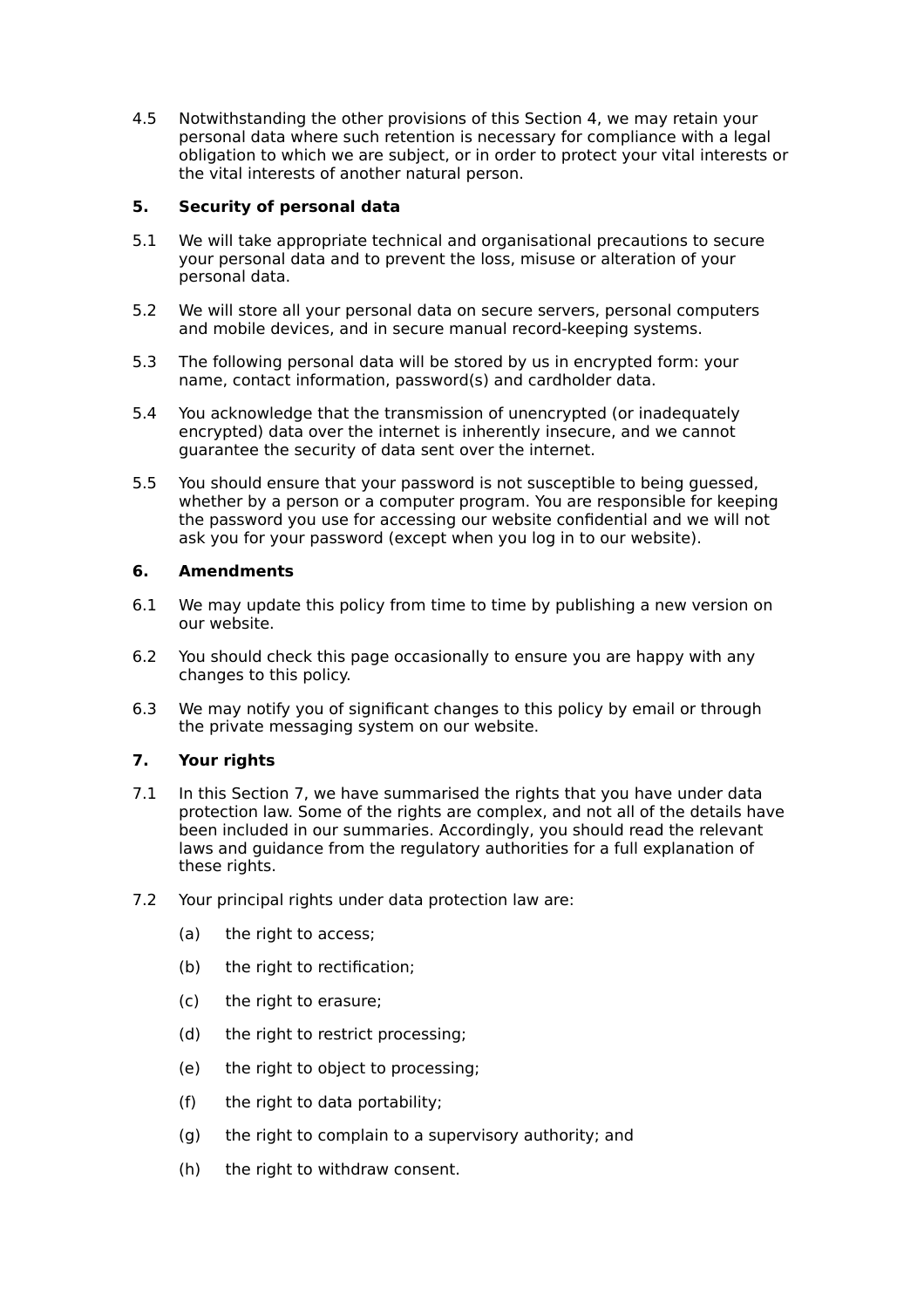- 7.3 You have the right to confirmation as to whether or not we process your personal data and, where we do, access to the personal data, together with certain additional information. That additional information includes details of the purposes of the processing, the categories of personal data concerned and the recipients of the personal data. Providing the rights and freedoms of others are not affected, we will supply to you a copy of your personal data. The first copy will be provided free of charge, but additional copies may be subject to a reasonable fee.
- 7.4 You have the right to have any inaccurate personal data about you rectified and, taking into account the purposes of the processing, to have any incomplete personal data about you completed.
- 7.5 In some circumstances you have the right to the erasure of your personal data without undue delay. Those circumstances include: the personal data are no longer necessary in relation to the purposes for which they were collected or otherwise processed; you withdraw consent to consent-based processing; you object to the processing under certain rules of applicable data protection law; the processing is for direct marketing purposes; and the personal data have been unlawfully processed. However, there are exclusions of the right to erasure. The general exclusions include where processing is necessary: for exercising the right of freedom of expression and information; for compliance with a legal obligation; or for the establishment, exercise or defence of legal claims.
- 7.6 In some circumstances you have the right to restrict the processing of your personal data. Those circumstances are: you contest the accuracy of the personal data; processing is unlawful but you oppose erasure; we no longer need the personal data for the purposes of our processing, but you require personal data for the establishment, exercise or defence of legal claims; and you have objected to processing, pending the verification of that objection. Where processing has been restricted on this basis, we may continue to store your personal data. However, we will only otherwise process it: with your consent; for the establishment, exercise or defence of legal claims; for the protection of the rights of another natural or legal person; or for reasons of important public interest.
- 7.7 You have the right to object to our processing of your personal data on grounds relating to your particular situation, but only to the extent that the legal basis for the processing is that the processing is necessary for: the performance of a task carried out in the public interest or in the exercise of any official authority vested in us; or the purposes of the legitimate interests pursued by us or by a third party. If you make such an objection, we will cease to process the personal information unless we can demonstrate compelling legitimate grounds for the processing which override your interests, rights and freedoms, or the processing is for the establishment, exercise or defence of legal claims.
- 7.8 You have the right to object to our processing of your personal data for direct marketing purposes (including profiling for direct marketing purposes). If you make such an objection, we will cease to process your personal data for this purpose.
- 7.9 You have the right to object to our processing of your personal data for scientific or historical research purposes or statistical purposes on grounds relating to your particular situation, unless the processing is necessary for the performance of a task carried out for reasons of public interest.
- 7.10 To the extent that the legal basis for our processing of your personal data is:
	- (a) consent; or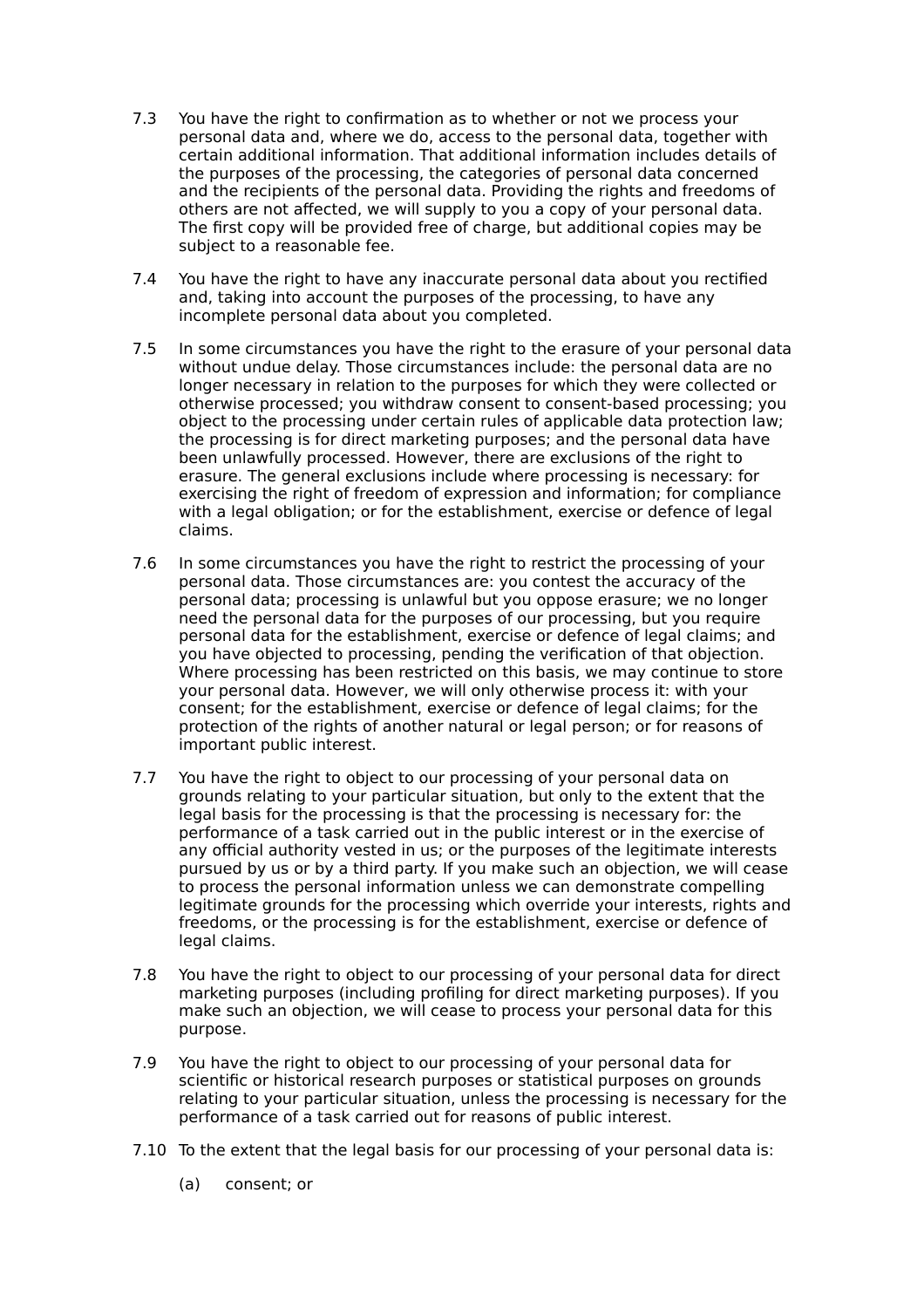(b) that the processing is necessary for the performance of a contract to which you are party or in order to take steps at your request prior to entering into a contract,

and such processing is carried out by automated means, you have the right to receive your personal data from us in a structured, commonly used and machine-readable format. However, this right does not apply where it would adversely affect the rights and freedoms of others.

- 7.11 If you consider that our processing of your personal information infringes data protection laws, you have a legal right to lodge a complaint with a supervisory authority responsible for data protection. You may do so in the EU member state of your habitual residence, your place of work or the place of the alleged infringement.
- 7.12 To the extent that the legal basis for our processing of your personal information is consent, you have the right to withdraw that consent at any time. Withdrawal will not affect the lawfulness of processing before the withdrawal.
- 7.13 You may exercise any of your rights in relation to your personal data by written notice to us.

## **8. Third party websites**

- 8.1 Our website includes hyperlinks to, and details of, third party websites.
- 8.2 We have no control over, and are not responsible for, the privacy policies and practices of third parties.

## **9. Personal data of children**

- 9.1 Our website and services are targeted at persons over the age of 18.
- 9.2 If we have reason to believe that we hold personal data of a person under that age in our databases, we will delete that personal data.

## **10. Updating information**

10.1 Please let us know if the personal information that we hold about you needs to be corrected or updated.

## **11. About cookies**

- 11.1 A cookie is a file containing an identifier (a string of letters and numbers) that is sent by a web server to a web browser and is stored by the browser. The identifier is then sent back to the server each time the browser requests a page from the server.
- 11.2 Cookies may be either "persistent" cookies or "session" cookies: a persistent cookie will be stored by a web browser and will remain valid until its set expiry date, unless deleted by the user before the expiry date; a session cookie, on the other hand, will expire at the end of the user session, when the web browser is closed.
- 11.3 Cookies do not typically contain any information that personally identifies a user, but personal information that we store about you may be linked to the information stored in and obtained from cookies.

## **12. Cookies that we use**

12.1 We use cookies for the following purposes: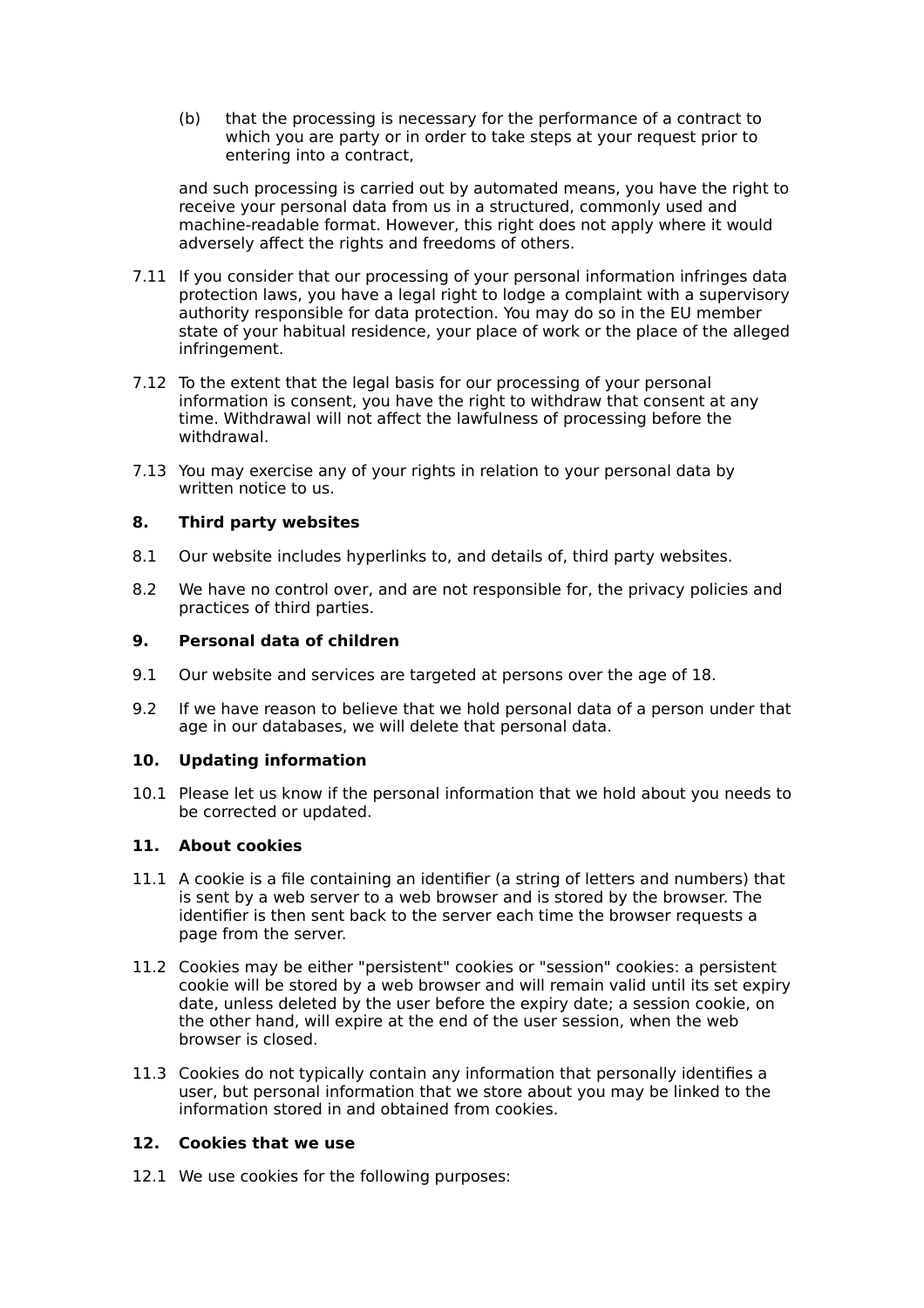- (a) analysis we use cookies to help us to analyse the use and performance of our website and services (cookies used for this purpose are: svSession); and
- (b) cookie consent we use cookies to store your preferences in relation to the use of cookies more generally (cookies used for this purpose are: svSession).

## **13. Cookies used by our service providers**

- 13.1 Our service providers use cookies and those cookies may be stored on your computer when you visit our website.
- 13.2 We use Google Analytics to analyse the use of our website. Google Analytics gathers information about website use by means of cookies. The information gathered relating to our website is used to create reports about the use of our website. Google's privacy policy is available at: [https://www.google.com/policies/privacy/.](https://www.google.com/policies/privacy/)
- 13.3 We use Wix to Build a database. This service uses cookies for storing email addresses. You can view the privacy policy of this service provider at [https://www.dscgroup.london/.](https://www.dscgroup.london/)

## **14. Managing cookies**

- 14.1 Most browsers allow you to refuse to accept cookies and to delete cookies. The methods for doing so vary from browser to browser, and from version to version. You can however obtain up-to-date information about blocking and deleting cookies via these links:
	- (a) <https://support.google.com/chrome/answer/95647?hl=en>(Chrome);
	- (b) [https://support.mozilla.org/en-US/kb/enable-and-disable-cookies](https://support.mozilla.org/en-US/kb/enable-and-disable-cookies-website-preferences)[website-preferences](https://support.mozilla.org/en-US/kb/enable-and-disable-cookies-website-preferences) (Firefox);
	- (c) <http://www.opera.com/help/tutorials/security/cookies/>(Opera);
	- (d) [https://support.microsoft.com/en-gb/help/17442/windows-internet](https://support.microsoft.com/en-gb/help/17442/windows-internet-explorer-delete-manage-cookies)[explorer-delete-manage-cookies](https://support.microsoft.com/en-gb/help/17442/windows-internet-explorer-delete-manage-cookies) (Internet Explorer);
	- (e) <https://support.apple.com/kb/PH21411>(Safari); and
	- (f) [https://privacy.microsoft.com/en-us/windows-10-microsoft-edge-and](https://privacy.microsoft.com/en-us/windows-10-microsoft-edge-and-privacy)[privacy](https://privacy.microsoft.com/en-us/windows-10-microsoft-edge-and-privacy) (Edge).
- 14.2 Blocking all cookies will have a negative impact upon the usability of many websites.
- 14.3 If you block cookies, you will not be able to use all the features on our website.

## **15. Our details**

- 15.1 This website is owned and operated by DSC Group.
- 15.2 You can contact us:
	- (a) using our website contact form;
	- (b) by telephone, on the contact number published on our website from time to time; or